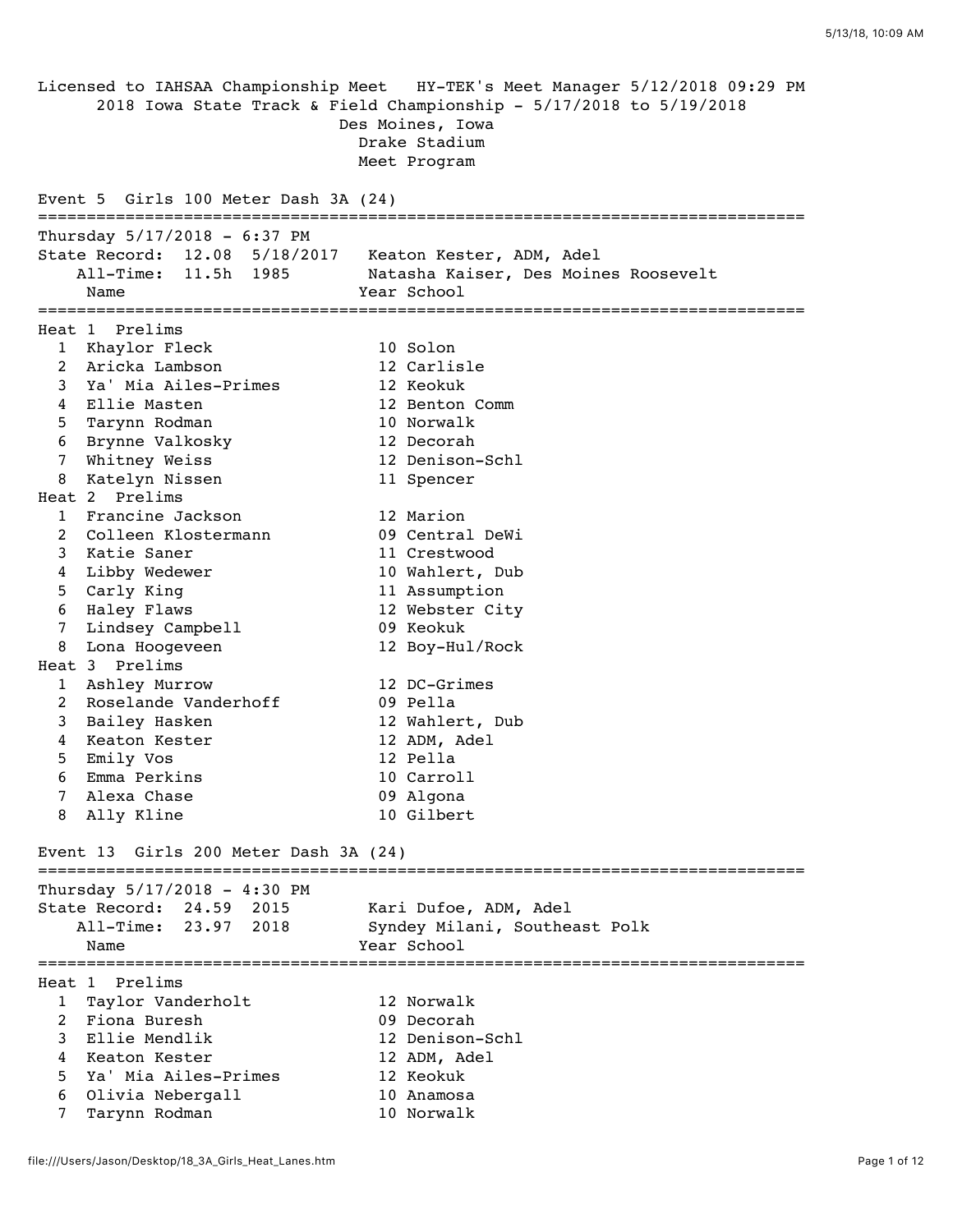| 8              | Payton Ahrenstorff | 11 Spirit Lake  |
|----------------|--------------------|-----------------|
|                | Heat 2 Prelims     |                 |
| 1              | Sydney Hoover      | 10 Algona       |
|                | 2 Emma Perkins     | 10 Carroll      |
|                | 3 Libby Wedewer    | 10 Wahlert, Dub |
| 4              | Carly King         | 11 Assumption   |
|                | 5 Katie Saner      | 11 Crestwood    |
|                | 6 Hannah Anderson  | 10 Washington   |
| 7              | Haley Flaws        | 12 Webster City |
|                | 8 Emma Kenkel      | 11 Storm Lake   |
|                | Heat 3 Prelims     |                 |
|                | 1 Sarah Schminke   | 11 Vinton-Shell |
| $\overline{2}$ | Sadey Allgood      | 11 Glenwood     |
| $\mathbf{3}$   | Anna Sherman       | 12 Wahlert, Dub |
| 4              | Emily Vos          | 12 Pella        |
|                | 5 Annika Pingel    | 12 Pella        |
| 6              | Abbey Jackson      | 10 Knoxville    |
| 7              | Lea Nelson         | 11 Assumption   |
| 8              | Brooke Berns       | 10 Decorah      |
|                |                    |                 |

## Event 21 Girls 400 Meter Dash 3A (24)

| =================================   |                               |
|-------------------------------------|-------------------------------|
| Thursday $5/17/2018 - 7:10$ PM      |                               |
| State Record: 54.73 5/19/2016       | Diana Slight, Boone           |
| All-Time: 53.70 2018                | Sydney Milani, Southeast Polk |
| Name                                | Year School                   |
|                                     |                               |
| Section 1 Timed Finals              |                               |
| Ashley Blommers<br>1                | 09 Pella                      |
| Madison Willson<br>2                | 11 CPU                        |
| 3<br>Cari Pickup                    | 10 Maquoketa                  |
| Alaina Schmidt<br>4                 | 10 Wahlert, Dub               |
| 5<br>Olivia Battle                  | 10 Decorah                    |
| Hadyn Miller<br>6                   | 10 Ia Falls-Ald               |
| 7<br>Rian Knapp                     | 10 Wahlert, Dub               |
| Megan Sterbenz<br>8                 | 09 DC-Grimes                  |
| Section 2 Timed Finals              |                               |
| 1<br>Sadie Juergens                 | 11 ADM, Adel                  |
| Taylor Vanderholt<br>$\overline{2}$ | 12 Norwalk                    |
| Madyln Danner<br>3                  | 11 Boone                      |
| Emma Kenkel<br>4                    | 11 Storm Lake                 |
| 5<br>Abbey Jackson                  | 10 Knoxville                  |
| Cierra Lacina<br>6                  | 11 Clear Crk-Am               |
| 7<br>Sidney Vancil                  | 12 Perry                      |
| Brooklyn Huberty<br>8               | 11 SB-Luton                   |
| Timed Finals<br>Section 3           |                               |
| Laney Fitzpatrick<br>$\mathbf{1}$   | 09 Assumption                 |
| $\overline{2}$<br>Erin Kerkhoff     | 11 Solon                      |
| Ellie Mendlik<br>3                  | 12 Denison-Schl               |
| 4<br>Carly King                     | 11 Assumption                 |
| Madison Jochum<br>5                 | 11 Bishop Heela               |
| 6<br>Maria Gorham                   | 12 North Polk                 |
| 7<br>Kaylee Hosch                   | 11 Independence               |
| 8<br>Shelby Hulsebus                | 12 Benton Comm                |

## Event 29 Girls 800 Meter Run 3A (24)

## ===============================================================================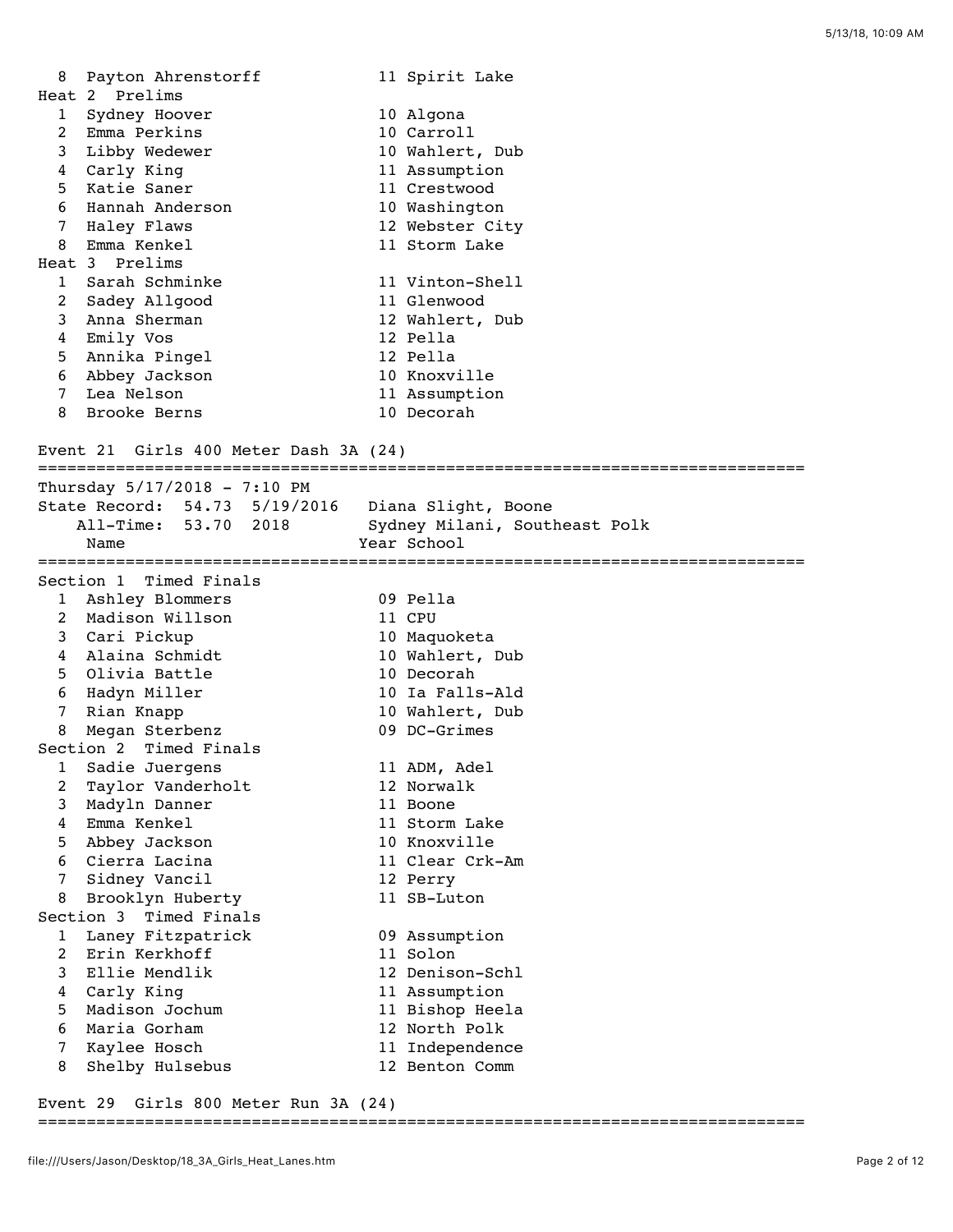Saturday 5/19/2018 - 10:50 AM State Record: 2:07.51 5/21/2016 Joy Ripslinger, Assumption All-Time: 2:07.18 2016 Joy Ripslinger, Assumption, Dav Name The Charles of Tear School =============================================================================== Section 1 Timed Finals 1 Sidney Vancil 12 Perry 2 Claire Duncan 12 Anamosa 3 Maggie Pollard 12 Gilbert 4 Holly Hohmann 12 Wahlert, Dub 5 Camille Mac 69 IC, Liberty 6 MaKenna Hudson 10 Creston 7 Cara Heuer 10 Gilbert 8 Madison Jochum 11 Bishop Heela 9 Sophie Blanchard 12 North Polk 10 Maggie Jennings 10 Mt Pleasant 11 Raegan Andersen 11 Denison-Schl 12 Amber Aesoph 10 Bishop Heela Section 2 Timed Finals 1 Laney Fitzpatrick 09 Assumption 2 Maddy Juhl 11 Ia Falls-Ald 3 Grace Juhl 11 Ia Falls-Ald 4 Ellie Friesen 12 Crestwood 5 Jenna Galligan 12 Decorah 6 Brett Schneider 12 Fort Madison 7 Corinne Gadient 11 Anamosa 8 Sadie Juergens 11 ADM, Adel 9 Caroline McMartin 10 Pella 10 Katie Keitges 10 Knoxville 11 Grace Horst 11 Vinton-Shell 12 Ellie Osterberger 12 Wahlert, Dub Event 37 Girls 1500 Meter Run 3A (24) =============================================================================== Saturday 5/19/2018 - 3:00 PM State Record: 4:39.00 5/20/2017 Joy Ripslinger, Assumption All-Time: 4:26.39 2011 Shelby Houlihan, Sioux City East Name **Year** School =============================================================================== Section 1 Timed Finals 1 Lauren Juhl 11 Ia Falls-Ald 2 Grace Horst 11 Vinton-Shell 3 Mckenzie Logan 09 IC, Liberty 4 Ellie Friesen 12 Crestwood 5 Adrianna Katcher 10 CPU 6 Camille Mac 09 IC, Liberty 7 Shayla Betts 10 Decorah 8 Bryce Gidel 10 Humboldt 9 Cassidy Ihns 11 Crestwood 10 Kacie Rewerts 10 Nevada 11 Amelia Lesher 12 North Polk 12 Emma Hughes 09 Glenwood 13 Kiki Connell 09 Charles City 14 Emma Duncan 12 Anamosa 15 Amber Aesoph 10 Bishop Heela 16 Ashlin Young 10 Algona 17 Jenna Morey 10 Spencer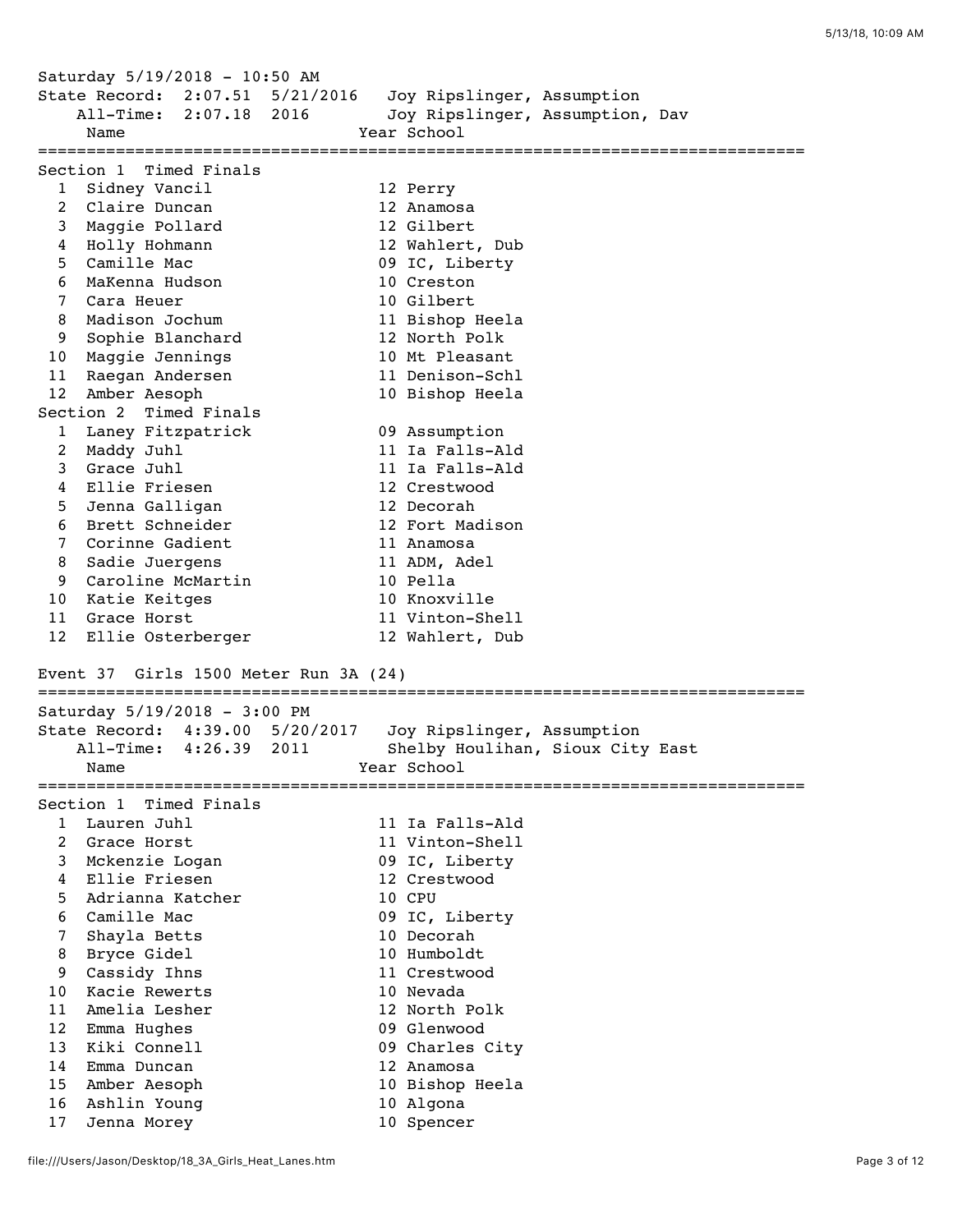18 Abby Ryon 10 Mt Pleasant 19 Ashley Bloomquist 11 Fairfield 20 Aunna Huseman 10 Wahlert, Dub 21 Callie Frakes 10 S Tama Cty 22 Sadie Juergens 11 ADM, Adel 23 Katie Keitges 10 Knoxville 24 Megan Sievers 11 Carlisle Event 45 Girls 3000 Meter Run 3A (24) =============================================================================== Thursday  $5/17/2018 - 3:35$  PM State Record: 9:55.37 5/18/2017 Joy Ripslinger, Assumption All-Time: 9:24.67 5/22/2014 Stephanie Jenks, Linn-Mar Name Year School =============================================================================== Section 1 Timed Finals 1 Amber Aesoph 10 Bishop Heela 2 Kacie Rewerts 10 Nevada 3 Cassidy Ihns 11 Crestwood 4 Ellie Friesen 12 Crestwood 5 Adrianna Katcher 10 CPU 6 Camille Mac 09 IC, Liberty 7 Bryce Gidel 10 Humboldt 8 Abby Ryon 10 Mt Pleasant 9 Kourtney Delperdang 11 Spirit Lake 10 Lauren Juhl 11 Ia Falls-Ald 11 Kiki Connell 09 Charles City 12 Ashley Bloomquist 11 Fairfield 13 Megan Sievers 11 Carlisle 14 Elisa Fisher 10 Spencer 15 Alixandra Oliver 09 Wahlert, Dub 16 Emma Earles 12 Wahlert, Dub 17 Hallie Kephart 11 Marion 18 Taylor McCreedy 09 Atlantic 19 Mckenzie Logan 09 IC, Liberty 20 Maggie Pollard 12 Gilbert 21 Anjali Jones 10 Grinnell 22 Natalie Paulson 11 DC-Grimes 23 Katie Keitges 10 Knoxville 24 Emma Hughes 09 Glenwood Event 51 Girls 100 Meter Hurdles 3A (24) =============================================================================== Friday 5/18/2018 - 3:50 PM State Record: 14.70 2011 R Peth; K Phipps, WSR; Mt Pleas All-Time: 13.90 4/13/2010 Alex Gochenour, Logan-Mag. Name Year School =============================================================================== Heat 1 Prelims 1 Lydia Berns-Schweingruber 10 Gilbert<br>2 Kylee Neighbors 10 Grinnell 2 Kylee Neighbors 10 Grinnell 3 Sarah Frett 10 DC-Grimes 4 Grace Martensen 11 Benton Comm 5 Taylor Cannon 10 IC, Liberty 6 Jocelyn Haack 11 Carlisle 7 Lillia Tate 12 Keokuk 8 Abby Borth 10 Spencer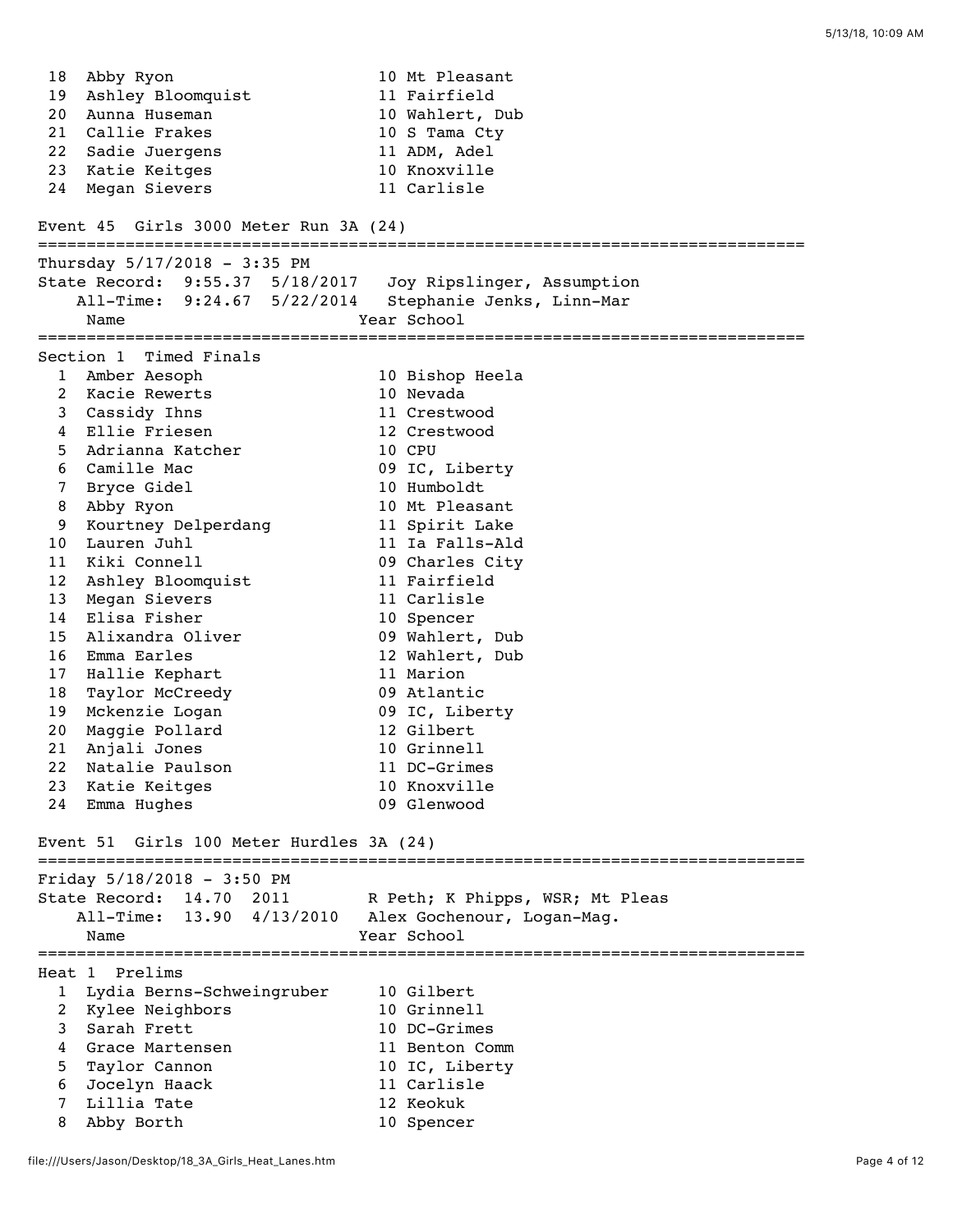|                 | Heat 2 Prelims                                      |                                 |
|-----------------|-----------------------------------------------------|---------------------------------|
|                 | 1 Grace Syverson                                    | 11 Decorah                      |
| $\overline{a}$  | Sami Schepers                                       | 12 ADM, Adel                    |
| 3               | Abigail Holmes                                      | 10 Algona                       |
| 4               | Sienna Durr                                         | 12 Grinnell                     |
| 5               | Emily Holterhaus                                    | 11 Pella                        |
| 6               | Aubrey Jones                                        | 10 Xavier, CR                   |
| 7               | Olivia Hamilton                                     | 12 Spencer                      |
|                 | 8 Audrey Arnold                                     | 10 Glenwood                     |
|                 | Heat 3 Prelims                                      |                                 |
|                 | 1 Sadie Ruzicka                                     | 12 Charles City                 |
| 2               | Bella Knutson                                       | 09 Decorah                      |
|                 | 3 Annie Leopold                                     | 10 Mt Vernon                    |
| 4               | Theresa Lampe                                       | 12 Xavier, CR                   |
| 5               | Aricka Lambson                                      | 12 Carlisle                     |
| 6               | Catherine Yeoman                                    | 12 Mt Vernon                    |
|                 | 7 Lily Groat                                        | 09 Humboldt                     |
| 8               | Carsyn Vance                                        | 12 DC-Grimes                    |
|                 |                                                     |                                 |
|                 | Event 59 Girls 400 Meter Hurdles 3A (24)            |                                 |
|                 |                                                     |                                 |
|                 | Friday 5/18/2018 - 5:30 PM                          |                                 |
|                 | State Record: 1:02.53 5/21/2010                     | Holly Salzbrenner, Mt Vernon/Li |
|                 | $All-Time:$<br>57.3h 1975                           | Debbie Esser, Woodbine          |
|                 | Name                                                | Year School                     |
|                 |                                                     |                                 |
|                 | Section 1 Timed Finals                              |                                 |
|                 | 1 Macy Mixdorf                                      | 11 Clear Lake                   |
|                 | 2 Lauren Becker                                     | 09 Glenwood                     |
|                 | 3 Ashley Telleen                                    | 11 Washington                   |
| 4               | Luci Swarthout                                      | 12 Chariton                     |
| 5               | Vanessa Gunderson                                   | 11 Denison-Schl                 |
| 6               | Sophie Nicol                                        | 12 Solon                        |
| $7\phantom{.0}$ | Madison Sexton                                      | 12 Decorah                      |
| 8               | Jocelyn Haack                                       | 11 Carlisle                     |
|                 | Section 2 Timed Finals                              |                                 |
| $\mathbf{1}$    | Aricka Lambson                                      | 12 Carlisle                     |
|                 | 2 Emma Zoet                                         | 09 Boy-Hul/Rock                 |
| 3               | Clare Broderick                                     | 10 Wahlert, Dub                 |
| 4               | Cari Pickup                                         | 10 Maquoketa                    |
| 5               | Brett Schneider                                     | 12 Fort Madison                 |
| 6               | Olivia Hamilton                                     | 12 Spencer                      |
| 7               | Aluna Olaniyi                                       | 12 Fairfield                    |
| 8               | Madyln Danner                                       | 11 Boone                        |
|                 | Section 3 Timed Finals                              |                                 |
| 1               | Chloe Hansen                                        | 11 Harlan                       |
| $\overline{2}$  | Gabbi Bullard                                       | 10 Solon                        |
| 3               | Emily Holterhaus                                    | 11 Pella                        |
| 4               | Katie Nimrod                                        | 12 Decorah                      |
| 5               | Emma Kelderman                                      | 11 Oskaloosa                    |
| 6               | Elsie Thoreson                                      | 10 Pella                        |
| 7               | Maggie Cristoforo                                   | 10 Mt Pleasant                  |
| 8               | Anna Kenny                                          | 11 ADM, Adel                    |
|                 |                                                     |                                 |
|                 | Event 68 Girls $4x100$ Meter Shuttle Hurdle 34 (24) |                                 |

## Event 68 Girls 4x100 Meter Shuttle Hurdle 3A (24) ===============================================================================

Thursday 5/17/2018 - 8:00 PM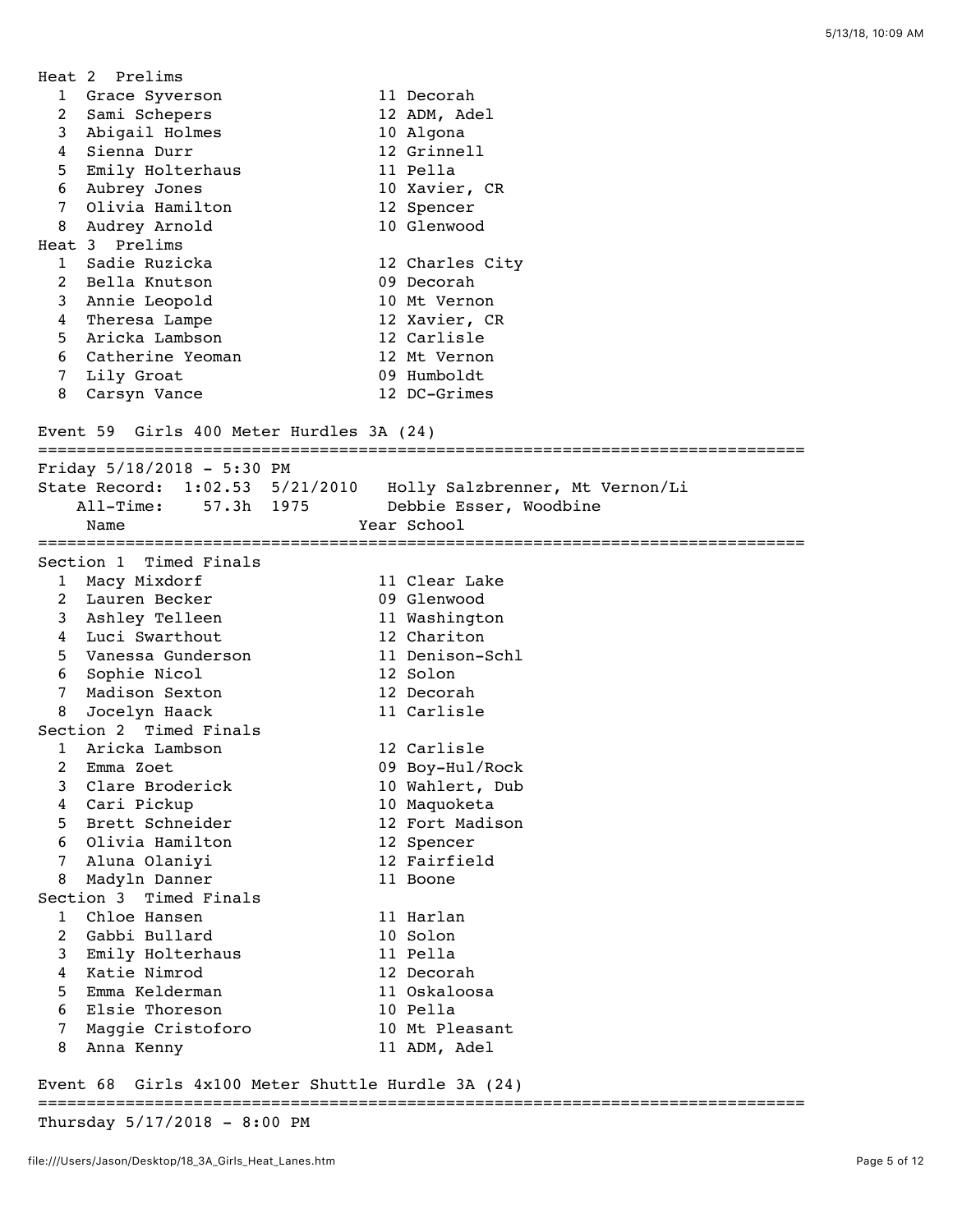State Record: 1:03.13 2016 Pella, Pella K Pingel, E Holterhaus, E Thoreson, C McKinstrey All-Time: 1:00.61 5/18/2017 Waukee, Waukee S Winger, M Gray, L Nelson, H Schau School =============================================================================== Heat 1 Prelims 1 Waverly-SR 3 Benton Comm 5 Denison-Schlswg 7 Clear Lake Heat 2 Prelims 1 Humboldt 3 Xavier, CR 5 Spencer 7 LeMars Heat 3 Prelims 1 Charles City 3 Carlisle 5 Algona 7 Gilbert Heat 4 Prelims 1 Mt Pleasant 3 Mt Vernon 5 IC, Liberty 7 Fairfield Heat 5 Prelims 1 ADM, Adel 3 Decorah 5 Solon 7 Norwalk Heat 6 Prelims 1 Boy-Hul/Rock Val 3 DC-Grimes 5 Grinnell 7 Glenwood Event 74 Girls 4x100 Meter Relay 3A (24) =============================================================================== Friday 5/18/2018 - 6:30 PM State Record: 48.46 5/20/2017 Wahlert, Dub, Wahlert, Dub J Ganshirt, A Sherman, L Wedewer, B Hasken All-Time: 47.55 4/28/2012 DM, Roosevelt; CR Jeff, DMR, CRJ School =============================================================================== Heat 1 Prelims 1 W Burlington/ND 2 Marion 3 Norwalk 4 Wahlert, Dub 5 Decorah 6 Webster City 7 ADM, Adel 8 Central DeWitt Heat 2 Prelims 1 Vinton-Shellbrg 2 Solon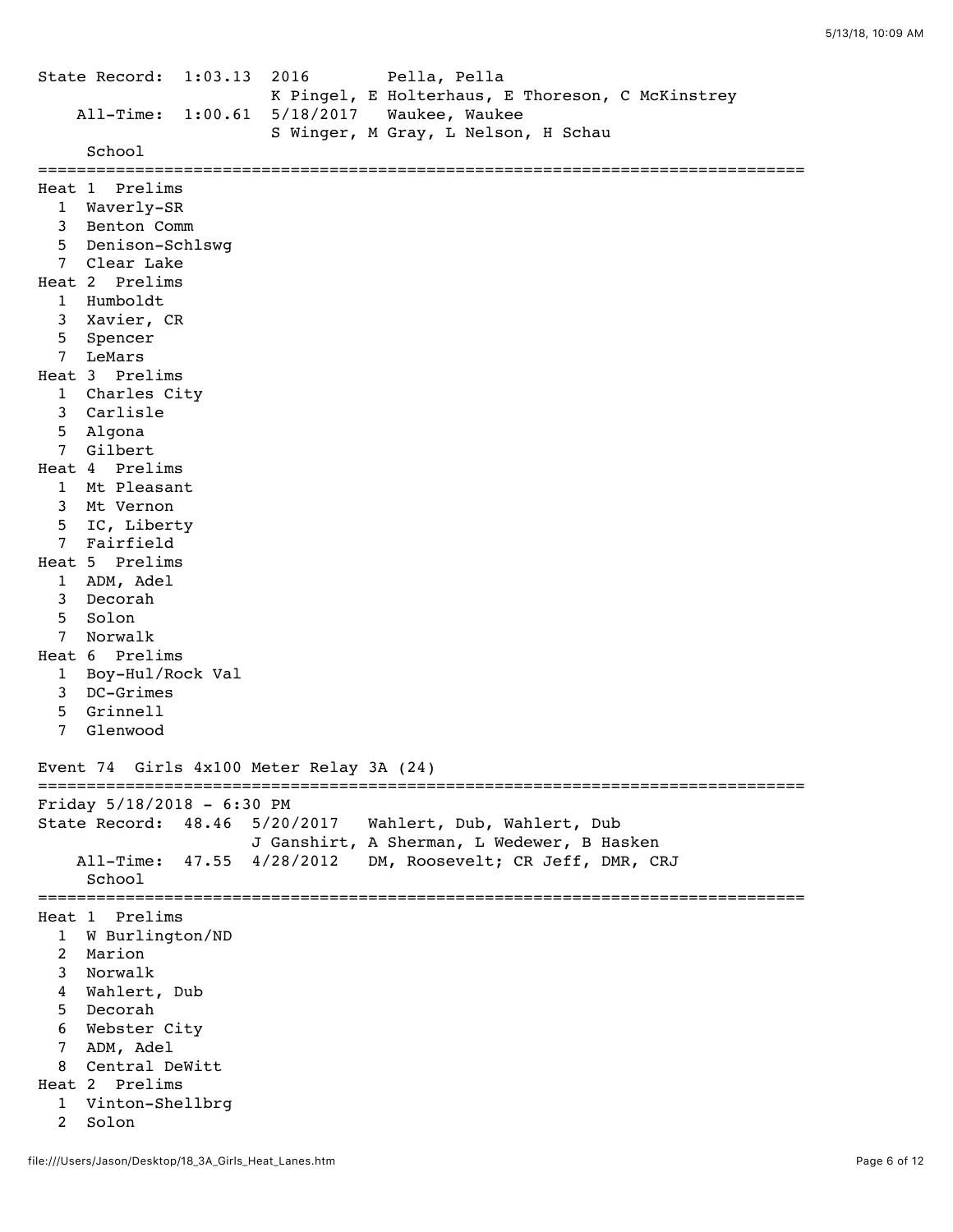3 DC-Grimes 4 Benton Comm 5 Washington 6 Glenwood 7 Denison-Schlswg 8 Mt Pleasant Heat 3 Prelims 1 Mt Vernon 2 CPU 3 Spencer 4 Pella 5 Keokuk 6 Algona 7 Boy-Hul/Rock Val 8 Carroll Event 82 Girls 4x200 Meter Relay 3A (24) =============================================================================== Friday  $5/18/2018 - 4:45$  PM State Record: 1:41.50 2016 Davenport Assumption M King, R Jennings, J Harris, M Carroll All-Time: 1:39.24 5/22/2015 CR Jefferson, CR Jefferson A Ranschau, J Blue, M Meese, L Schneekloth School =============================================================================== Section 1 Timed Finals 1 Bond-Farrar 2 Central DeWitt 3 Mt Vernon 4 LeMars 5 W Burlington/ND 6 DC-Grimes 7 Carroll 8 Gilbert Section 2 Timed Finals 1 Atlantic 2 Algona 3 CPU 4 Marion 5 Spencer 6 Glenwood 7 Boy-Hul/Rock Val 8 Independence Section 3 Timed Finals 1 Assumption 2 Decorah 3 Benton Comm 4 Wahlert, Dub 5 Pella 6 Keokuk 7 Washington 8 Solon Event 90 Girls 4x400 Meter Relay 3A (24) =============================================================================== Friday 5/18/2018 - 7:20 PM State Record: 3:53.05 2014 MOC-Floyd Valley, MOC-FV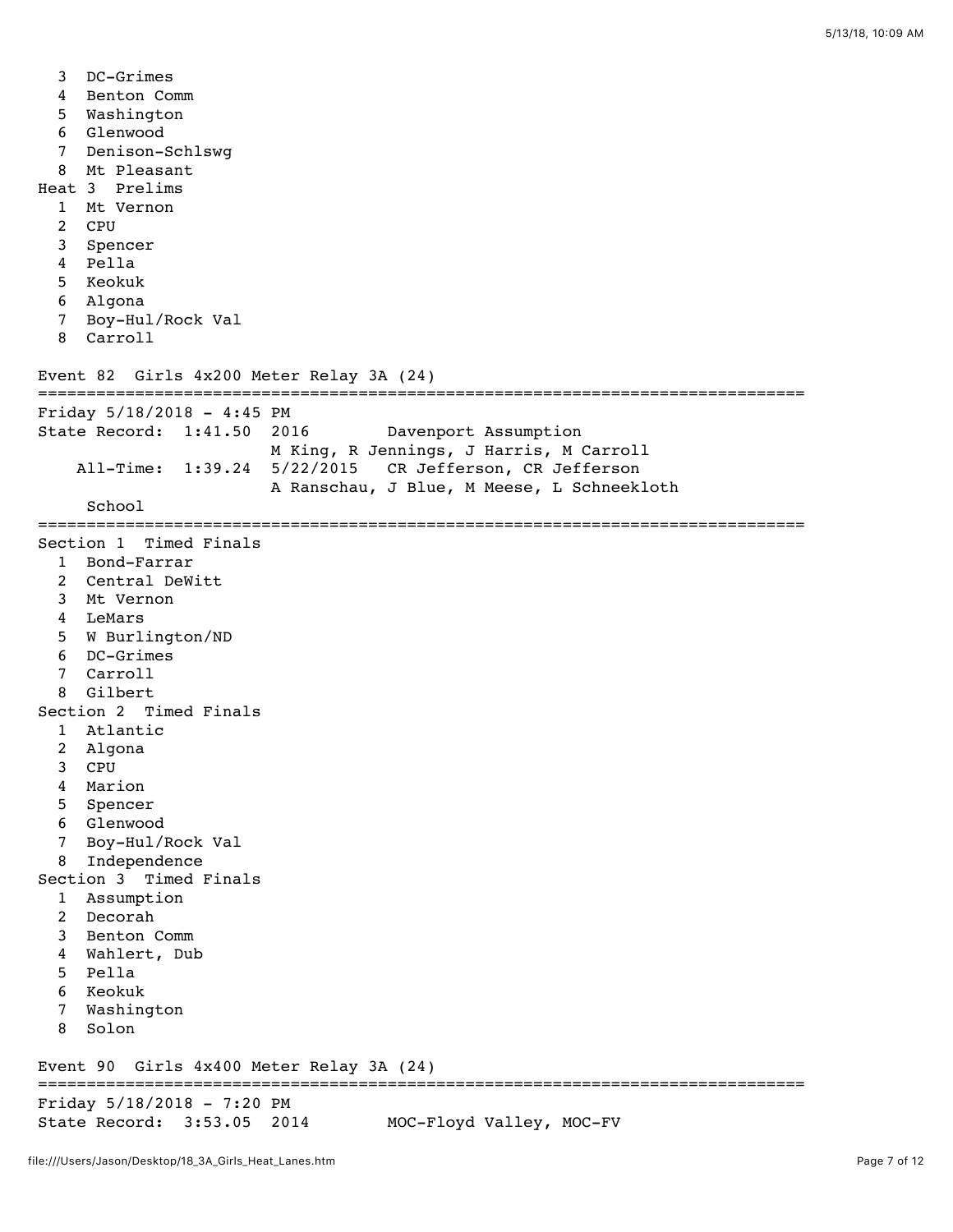|                 | All-Time: 3:48.39                        | R Muilenburg, D Heimensen, K Landhuis, A Conaway<br>5/23/2009 Sioux City, East, Sioux City, E<br>S Houlihan, R Mikulicz, E McCarthy, E Dougherty |
|-----------------|------------------------------------------|--------------------------------------------------------------------------------------------------------------------------------------------------|
|                 | School                                   |                                                                                                                                                  |
|                 | Heat 1 Prelims                           |                                                                                                                                                  |
|                 | 1 Spencer                                |                                                                                                                                                  |
| 2               | Bishop Heelan                            |                                                                                                                                                  |
| 3               | Pella                                    |                                                                                                                                                  |
| 4               | Decorah                                  |                                                                                                                                                  |
| 5               | Assumption                               |                                                                                                                                                  |
| 6               | Denison-Schlswg                          |                                                                                                                                                  |
| 7               | Ia Falls-Alden                           |                                                                                                                                                  |
| 8               | Humboldt                                 |                                                                                                                                                  |
|                 | Heat 2 Prelims                           |                                                                                                                                                  |
| $\mathbf{1}$    | LeMars                                   |                                                                                                                                                  |
| 2               | Mt Vernon                                |                                                                                                                                                  |
| 3               | Mt Pleasant                              |                                                                                                                                                  |
| 4               | Wahlert, Dub                             |                                                                                                                                                  |
| 5               | Independence                             |                                                                                                                                                  |
| 6               | Waverly-SR                               |                                                                                                                                                  |
| 7               | North Polk                               |                                                                                                                                                  |
| 8               | DC-Grimes                                |                                                                                                                                                  |
|                 | Heat 3 Prelims                           |                                                                                                                                                  |
| $\mathbf{1}$    | Washington                               |                                                                                                                                                  |
| 2               | W Burlington/ND                          |                                                                                                                                                  |
| 3               | Marion                                   |                                                                                                                                                  |
| 4               | Anamosa                                  |                                                                                                                                                  |
| 5               | Solon                                    |                                                                                                                                                  |
| 6               | Central DeWitt                           |                                                                                                                                                  |
| 7               | Creston                                  |                                                                                                                                                  |
| 8               | Grinnell                                 |                                                                                                                                                  |
|                 | Event 98 Girls 4x800 Meter Relay 3A (24) |                                                                                                                                                  |
|                 | Thursday 5/17/2018 - 5:25 PM             |                                                                                                                                                  |
|                 |                                          | State Record: 9:17.72 5/20/2010 Mt Vernon/Lisbon, Mt Vernon/Li                                                                                   |
|                 |                                          | H Salzbrenner, K Cochrane, K Canning, A Wilson                                                                                                   |
|                 | All-Time:<br>9:09.09                     | 2001<br>Iowa City West, Iowa City West                                                                                                           |
|                 | School                                   |                                                                                                                                                  |
|                 | Section 1 Timed Finals                   |                                                                                                                                                  |
| 1               | Charles City                             |                                                                                                                                                  |
| $\overline{2}$  | Harlan                                   |                                                                                                                                                  |
| 3               | ADM, Adel                                |                                                                                                                                                  |
| $\overline{4}$  | DC-Grimes                                |                                                                                                                                                  |
| 5               | Spencer                                  |                                                                                                                                                  |
| 6               | Assumption                               |                                                                                                                                                  |
| $\overline{7}$  | Central DeWitt                           |                                                                                                                                                  |
| 8               | LeMars                                   |                                                                                                                                                  |
| 9               | Denison-Schlswg                          |                                                                                                                                                  |
| 10 <sup>°</sup> | Carlisle                                 |                                                                                                                                                  |
| 11              | Benton Comm                              |                                                                                                                                                  |
| 12              | Gilbert                                  |                                                                                                                                                  |
|                 | Section 2 Timed Finals                   |                                                                                                                                                  |
| 1               | Waverly-SR                               |                                                                                                                                                  |

2 Decorah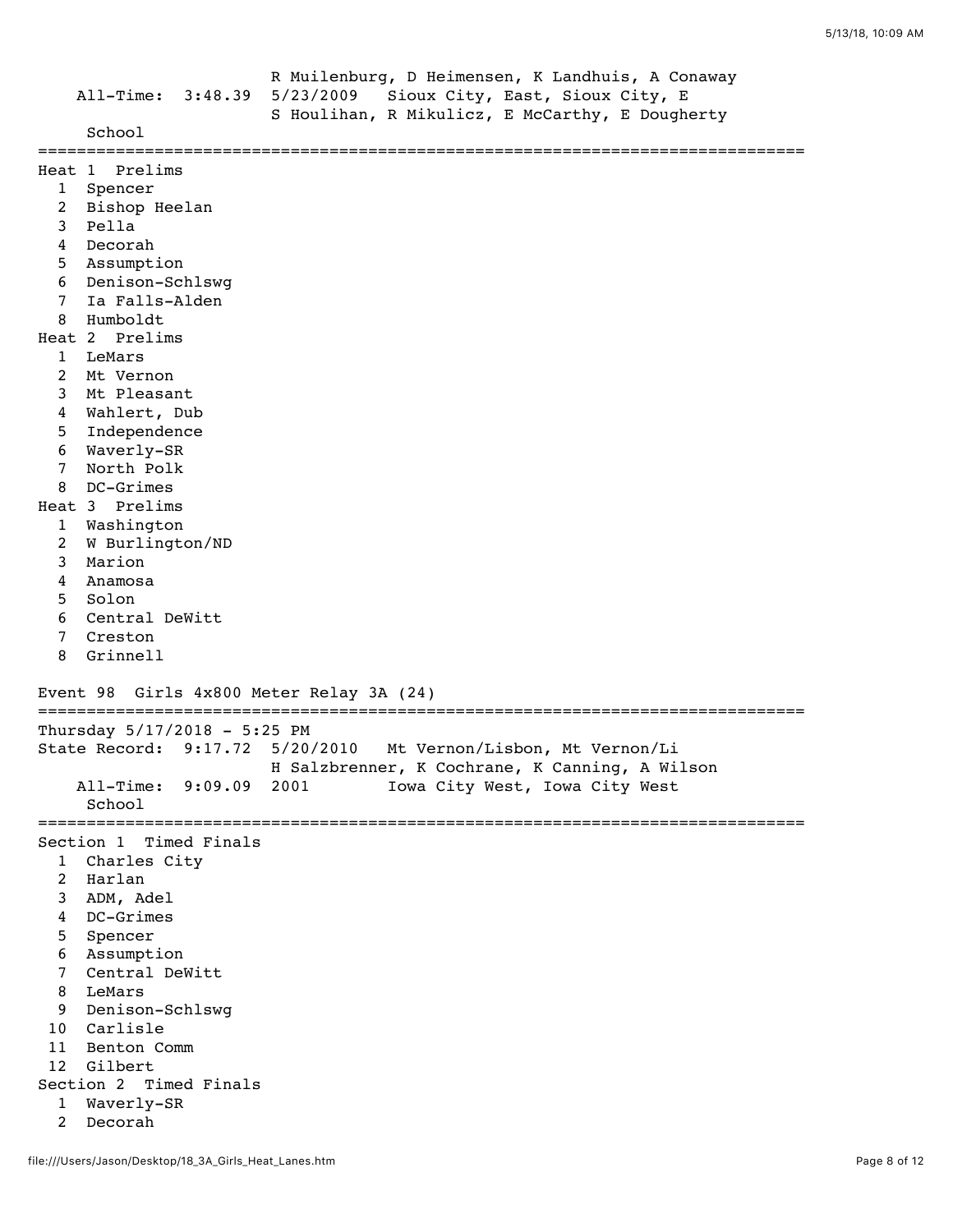3 Wahlert, Dub 4 Anamosa 5 Ia Falls-Alden 6 Mt Vernon 7 Mt Pleasant 8 Glenwood 9 Crestwood 10 Creston 11 Pella 12 North Polk Event 112 Girls 800 Sprint Medley 3A (24) =============================================================================== Saturday 5/19/2018 - 9:24 AM State Record: 1:46.46 2016 Wahlert Dubuque, Wahlert Dubu J Ganshirt, A Osterberger, L Sherman, K Fricano All-Time: 1:44.89 5/23/2015 Pleasant Valley, Pleasant Valley E Paul, J Simon, E Whigham, A Swanson School =============================================================================== Section 1 Timed Finals 1 MOC-FV 2 Algona 3 W Burlington/ND 4 Keokuk 5 Clear Crk-Amana 6 CPU 7 Central DeWitt 8 Humboldt Section 2 Timed Finals 1 Boone 2 LeMars 3 Independence 4 Marion 5 Assumption 6 Glenwood 7 DC-Grimes 8 Boy-Hul/Rock Val Section 3 Timed Finals 1 Norwalk 2 Denison-Schlswg 3 Wahlert, Dub 4 Benton Comm 5 Pella 6 Decorah 7 Solon 8 Bishop Heelan Event 120 Girls High Jump 3A (24) =============================================================================== Thursday 5/17/2018 - 4:30 PM State Record: 5-09 2014 Alexis Conaway, MOC-FV All-Time: 6-01 2010 Hannah Wilms, Dike-NH Name Year School =============================================================================== Flight 1 Finals

1 Ally Ferguson 12 DC-Grimes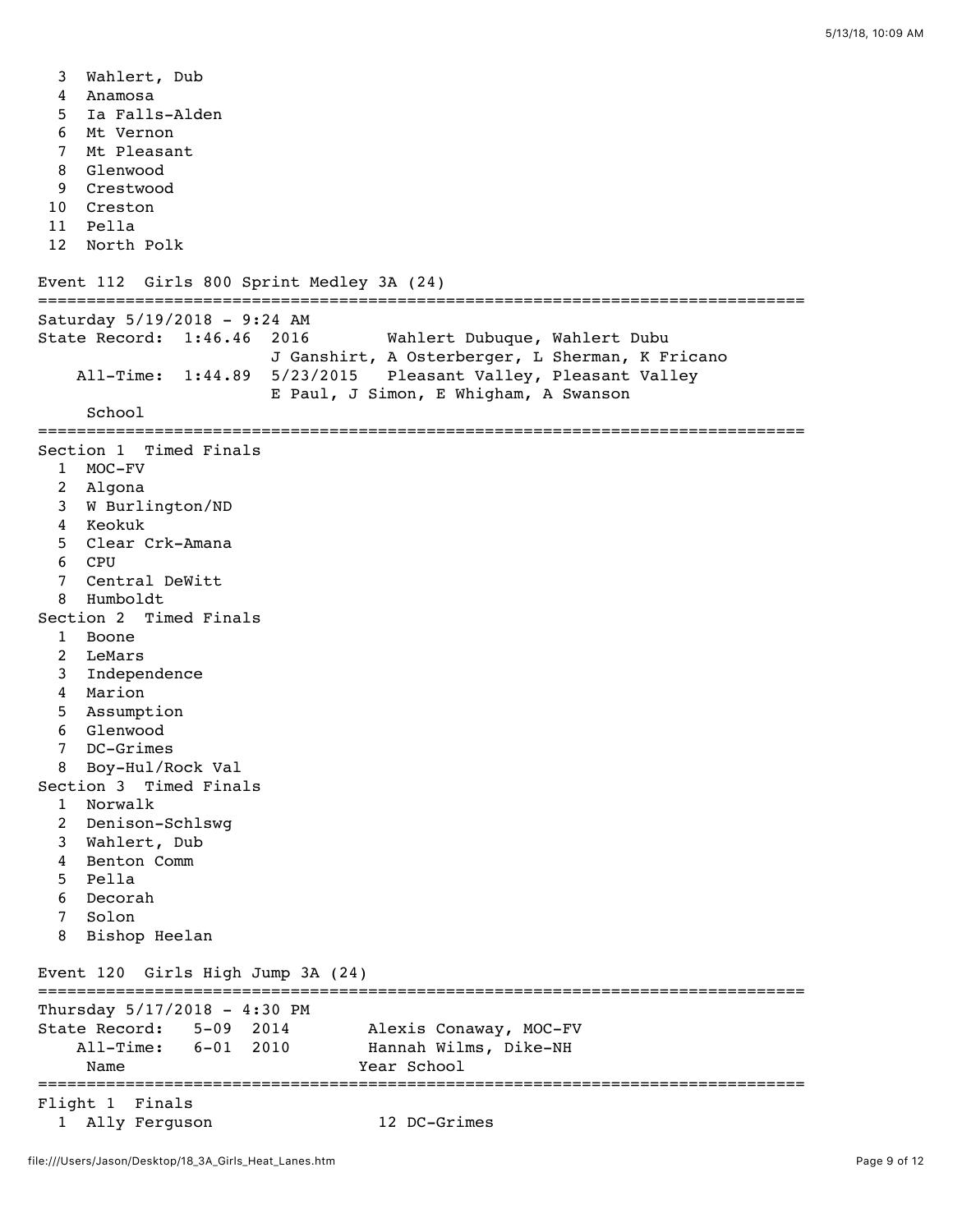| 2        | Emily Franzen                                          | 12 Decorah                     |
|----------|--------------------------------------------------------|--------------------------------|
| 3        | Emma Bullman                                           | 09 Gilbert                     |
| 4        | Adelynn Ahartz                                         | 11 Carlisle                    |
| 5        | Anna Lucas                                             | 12 SB-Luton                    |
| 6        | Mallory Nilles                                         | 10 Boy-Hul/Rock                |
| 7        | Haleigh Hadley                                         | 10 Gilbert                     |
| 8        | Ambria Pipho                                           | 10 Decorah                     |
| 9        | Andrea Roller                                          | 12 Clear Crk-Am                |
| 10       | Emma Kelderman                                         | 11 Oskaloosa                   |
| 11       | Danielle Hardcastle                                    | 11 Glenwood                    |
| 12       | Abby Smith                                             | 11 Solon                       |
| 13       | Aliyah Carter                                          | 10 Wahlert, Dub                |
| 14       | Lauren Becker                                          | 09 Glenwood                    |
| 15       | Haley Flaws                                            | 12 Webster City                |
| 16       | Maria Gorham                                           | 12 North Polk                  |
| 17       | Taylor Mohr                                            | 11 Carroll                     |
| 18       | Olivia Nebergall                                       | 10 Anamosa                     |
| 19       | Stacey Slaven                                          | 11 S Tama Cty                  |
| 20       | Miracle Ailes                                          | 09 Keokuk                      |
| 21       | Kylee Neighbors                                        | 10 Grinnell                    |
| 22       | Reagan Dahlquist                                       | 09 Waverly-SR                  |
| 23       | Madison Harms                                          | 11 SB-Luton                    |
| 24       | Rylie Todd                                             | 10 W Burlington                |
|          | Event 128 Girls Long Jump 3A (24)                      |                                |
|          | Friday 5/18/2018 - 4:30 PM                             |                                |
|          | State Record: 18-02.75 5/18/2007 Jennie Clark, Norwalk |                                |
|          |                                                        |                                |
|          | All-Time: 19-10.25 2014                                | Lexus Lovan, Urbandale         |
|          | Name                                                   | Year School                    |
|          |                                                        |                                |
|          | Flight 1 Finals                                        |                                |
| 1        | Natalie Hansen                                         | 12 Winterset                   |
| 2        | Haley Rasmussen                                        | 09 Atlantic                    |
| 3        | Jenna Fagen                                            | 10 North Polk                  |
| 4        | Sam McGowan                                            | 12 Bishop Heela                |
| 5        | Molly Van Klompenburg                                  | 12 MOC-FV                      |
| 6        | Karsyn Stratton                                        | 10 Clear Crk-Am                |
| 7        | Sarah Frett                                            | 10 DC-Grimes                   |
| 8        | Jordan Auliff                                          | 09 Central DeWi                |
| 9        | Sophie Hefel                                           | 09 Wahlert, Dub                |
| 10       | Kaylee Hosch                                           | 11 Independence                |
| 11       | Lyndi Vantiger                                         | 11 Mt Pleasant                 |
| 12       | Krissa Larson                                          | 12 Waverly-SR                  |
|          | Flight 2 Finals                                        |                                |
| 1        | Jenah Greiner                                          | 11 Washington                  |
| 2        | Lydia Berns-Schweingruber                              | 10 Gilbert                     |
| 3        | Morgan Machovec                                        | 09 Central DeWi                |
| 4        | Katie Saner                                            | 11 Crestwood                   |
| 5        | Ashlyn Hay                                             | 10 Webster City                |
| 6        | Lauren Slouha                                          | 11 Benton Comm                 |
| 7        | Hannah Anderson                                        | 10 Washington                  |
| 8        | Khaylor Fleck                                          | 10 Solon                       |
| 9        | Paighton Malek                                         | 12 Pella                       |
| 10       | Ellen Castle                                           | 11 Boone                       |
| 11<br>12 | Sienna Durr<br>Aliyah Carter                           | 12 Grinnell<br>10 Wahlert, Dub |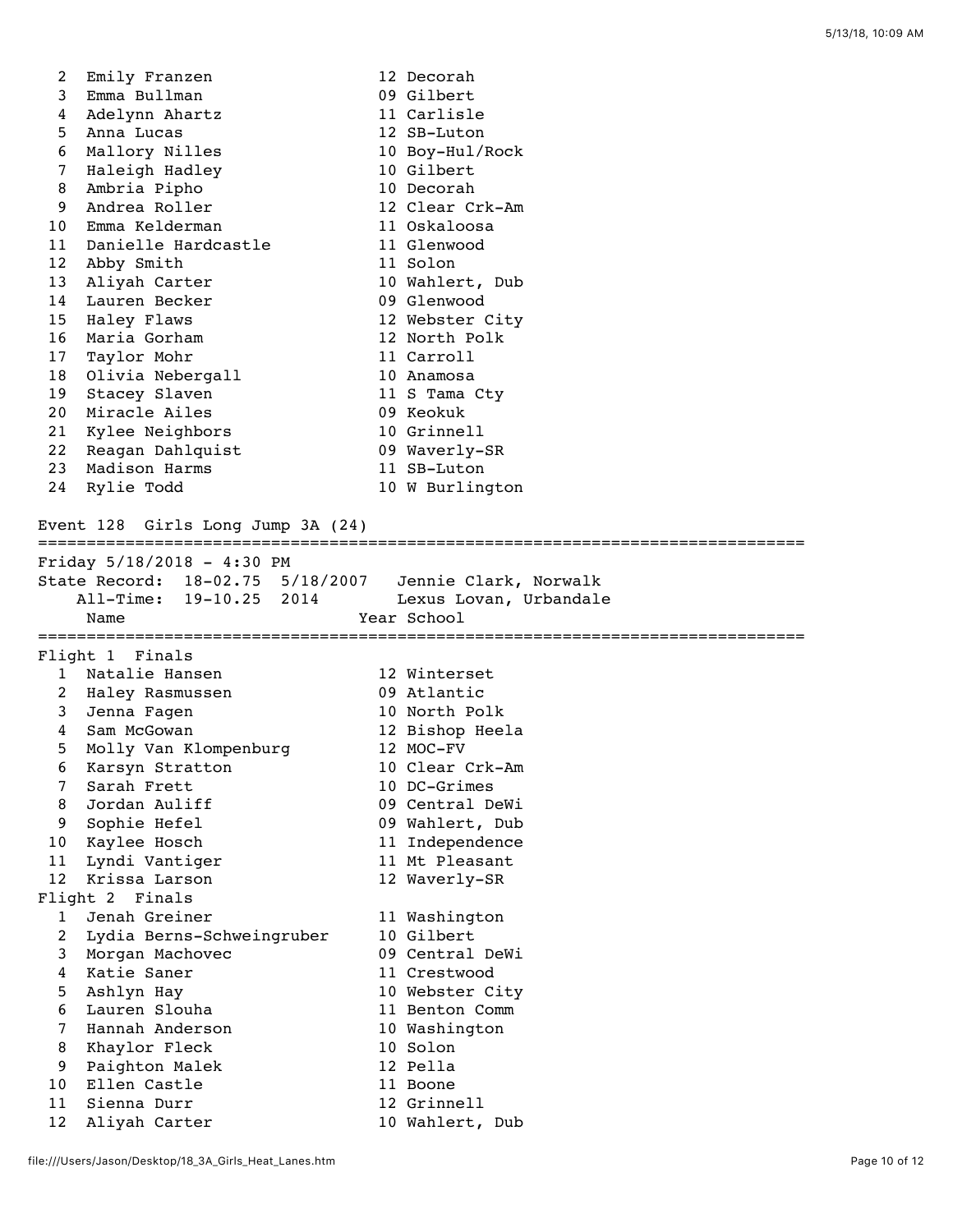Event 136 Girls Discus Throw 3A (24) =============================================================================== Thursday 5/17/2018 - 2:00 PM State Record: 154-07 2012 Katelyn Weimerskirch, Wahlert All-Time: 179-07 2014 Kiana Phelps, KP-WC Name **Year** School =============================================================================== Flight 1 Finals 1 Amber Fistler 12 DC-Grimes 2 Aldina Husic 12 DC-Grimes 3 Alyssa Striegel 10 Mt Pleasant 4 Rachel Darling 12 Humboldt 5 Kasi McWhorter 11 Benton Comm 6 Elli Becicka 11 Solon 7 Lilly Meyer 11 W Delaware 8 Morgan Montgomery 11 Wahlert, Dub 9 Ashley Onken 10 Carroll 10 Sarah Heilesen 11 Denison-Schl 11 Brooklyn Cougill 12 Bishop Heela 12 Sydney Loeckle 12 Charles City Flight 2 Finals 1 Iliyah Moore 11 W Burlington 2 Elle Scarborough 09 Glenwood 3 Sharon Goodman 10 Crestwood 4 Claire Sandvig 12 Boone 5 Sophia Dykstra 09 Oskaloosa 6 Cassidy Nerland 12 Webster City 7 Kelsey Fields 09 Creston 8 Elly Cairney 11 Pella 9 Nicole Jacobson 11 Bishop Heela 10 Lily Meester 10 Mt Vernon 11 Meghan Hettinga 12 MOC-FV 12 Ainsley Schrock 10 Clear Crk-Am Event 144 Girls Shot Put 3A (24) =============================================================================== Friday 5/18/2018 - 2:00 PM State Record: 45-05 5/18/2007 Brooke Gritters, Pella All-Time: 53-03.50 1992 Paulette Mitchell, Council Bluffs AL Name Year School =============================================================================== Flight 1 Finals 1 Sarah Stocker 12 Saydel 2 Alex Hackett 11 Pella 3 Caitlynne Shadle 12 Boone 4 Bre Wilkerson and 12 Spencer 5 Brooklyn Cougill 12 Bishop Heela 6 Emma Dighton 09 Boone 7 Madison Schumacher 09 Harlan 8 Leigh Johnson 12 Fort Madison 9 Hailey Nierling 12 Decorah 10 Kristen Reicks 11 Crestwood 11 Sydney Biermann 11 Glenwood 12 Grace Bittle 11 Mt Pleasant Flight 2 Finals 1 Holli Verzani 12 Bishop Heela